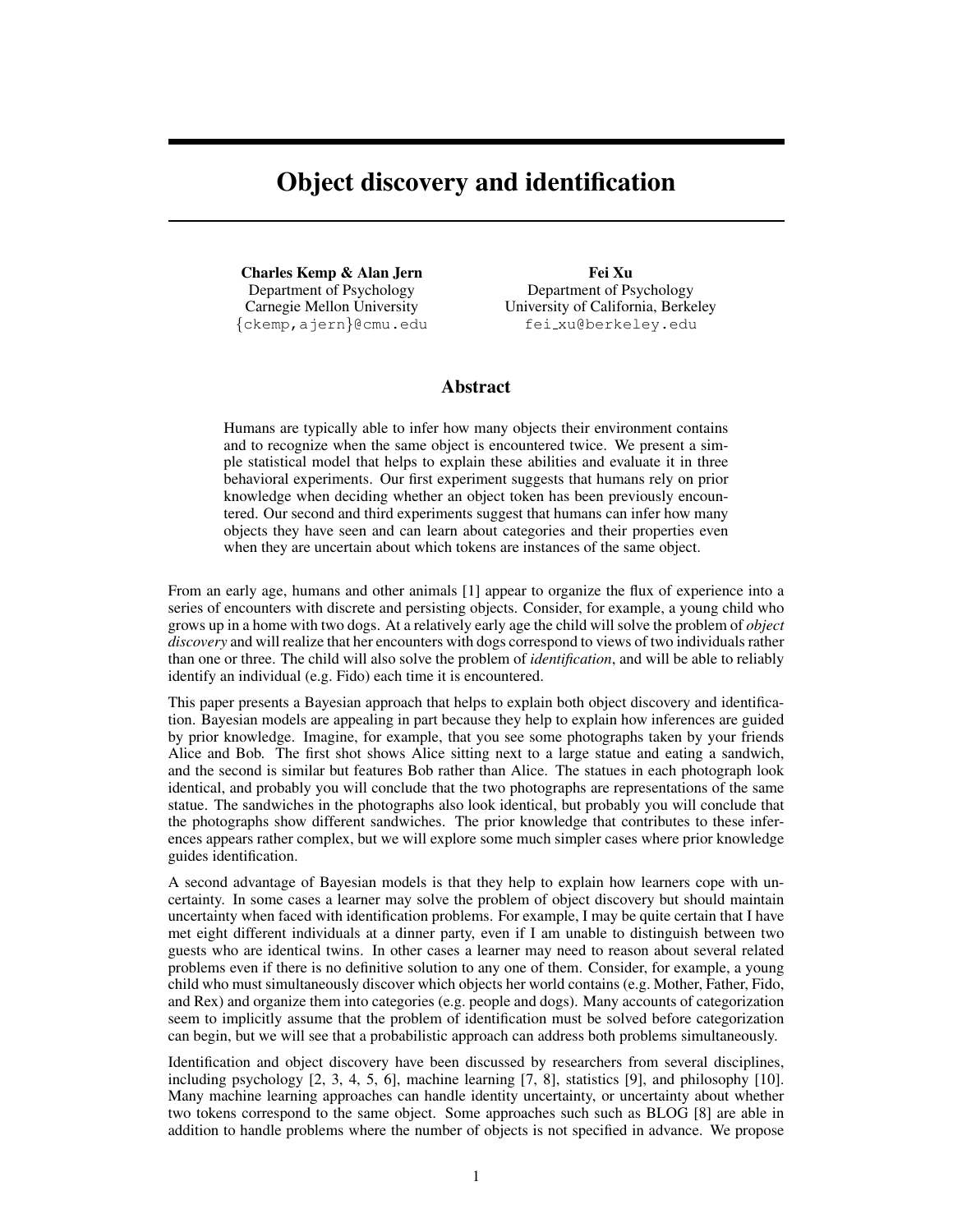that some of these approaches can help to explain human learning, and this paper uses a simple BLOG-style approach [8] to account for human inferences.

There are several existing psychological models of identification, and the work of Shepard [11], Nosofsky [3] and colleagues is probably the most prominent. Models in this tradition usually focus on problems where the set of objects is specified in advance and where identity uncertainty arises as a result of perceptual noise. In contrast, we focus on problems where the number of objects must be inferred and where identity uncertainty arises from partial observability rather than noise. A separate psychological tradition focuses on problems where the number of objects is not fixed in advance. Developmental psychologists, for example, have used displays where only one object token is visible at any time to explore whether young infants can infer how many different objects have been observed in total [4]. Our work emphasizes some of the same themes as this developmental research, but we go beyond previous work in this area by presenting and evaluating a computational approach to object identification and discovery.

The problem of deciding how many objects have been observed is sometimes called *individuation* [12] but here we treat individuation as a special case of object discovery. Note, however, that object discovery can also refer to cases where learners infer the existence of objects that have never been observed. *Unobserved-object discovery* has received relatively little attention in the psychological literature, but is addressed by statistical models including including species-sampling models [9] and capture-recapture models [13]. Simple statistical models of this kind will not address some of the most compelling examples of unobserved-object discovery, such as the discovery of the planet Neptune, or the ability to infer the existence of a hidden object by following another person's gaze [14]. We will show, however, that a simple statistical approach helps to explain how humans infer the existence of objects that they have never seen.

#### **1 A probabilistic account of object discovery and identification**

Object discovery and identification may depend on many kinds of observations and may be supported by many kinds of prior knowledge. This paper considers a very simple setting where these problems can be explored. Suppose that an agent is learning about a world that contains  $n_w$  white balls and  $n - n_w$  gray balls. Let  $f(o_i)$  indicate the color of ball  $o_i$ , where each ball is white  $(f(o_i) = 1)$  or gray  $(f(o_i) = 0)$ . An agent learns about the world by observing a sequence of object tokens. Suppose that label  $l(j)$  is a unique identifier of token j—in other words, suppose that the *j*th token is a token of object  $o_{l(j)}$ . Suppose also that the *j*th token is observed to have feature value  $g(j)$ . Note the difference between f and g: f is a vector that specifies the color of the n balls in the world, and  $q$  is a vector that specifies the color of the object tokens observed thus far.

We define a probability distribution over token sequences by assuming that a world is sampled from a prior  $P(n, n_w)$  and that tokens are sampled from this world. The full generative model is:

$$
P(n) \quad \propto \begin{cases} \frac{1}{n} & \text{if } n \le 1000 \\ 0 & \text{otherwise} \end{cases} \tag{1}
$$

$$
n_w \mid n \sim \text{Uniform}(0, n) \tag{2}
$$

$$
l(j) | n \sim \text{Uniform}(1, n) \tag{3}
$$

$$
g(j) = f(o_{l(j)}) \tag{4}
$$

A prior often used for inferences about a population of unknown size is the scale-invariant Jeffreys prior  $P(n) = \frac{1}{n}$  [15]. We follow this standard approach here but truncate at  $n = 1000$ . Choosing some upper bound is convenient when implementing the model, and has the advantage of producing a prior that is proper (note that the Jeffreys prior is improper). Equation 2 indicates that the number of white balls  $n_w$  is sampled from a discrete uniform distribution. Equation 3 indicates that each token is generated by sampling one of the  $n$  balls in the world uniformly at random, and Equation 4 indicates that the color of each token is observed without noise.

The generative assumptions just described can be used to define a probabilistic approach to object discovery and identification. Suppose that the observations available to a learner consist of a fully-observed feature vector g and a partially-observed label vector  $l_{obs}$ . Object discovery and identification can be addressed by using the posterior distribution  $P(l|g, l_{obs})$  to make inferences about the number of distinct objects observed and about the identity of each token. Computing the posterior distribution  $P(n|g, l_{obs})$  allows the learner to make inferences about the total number of objects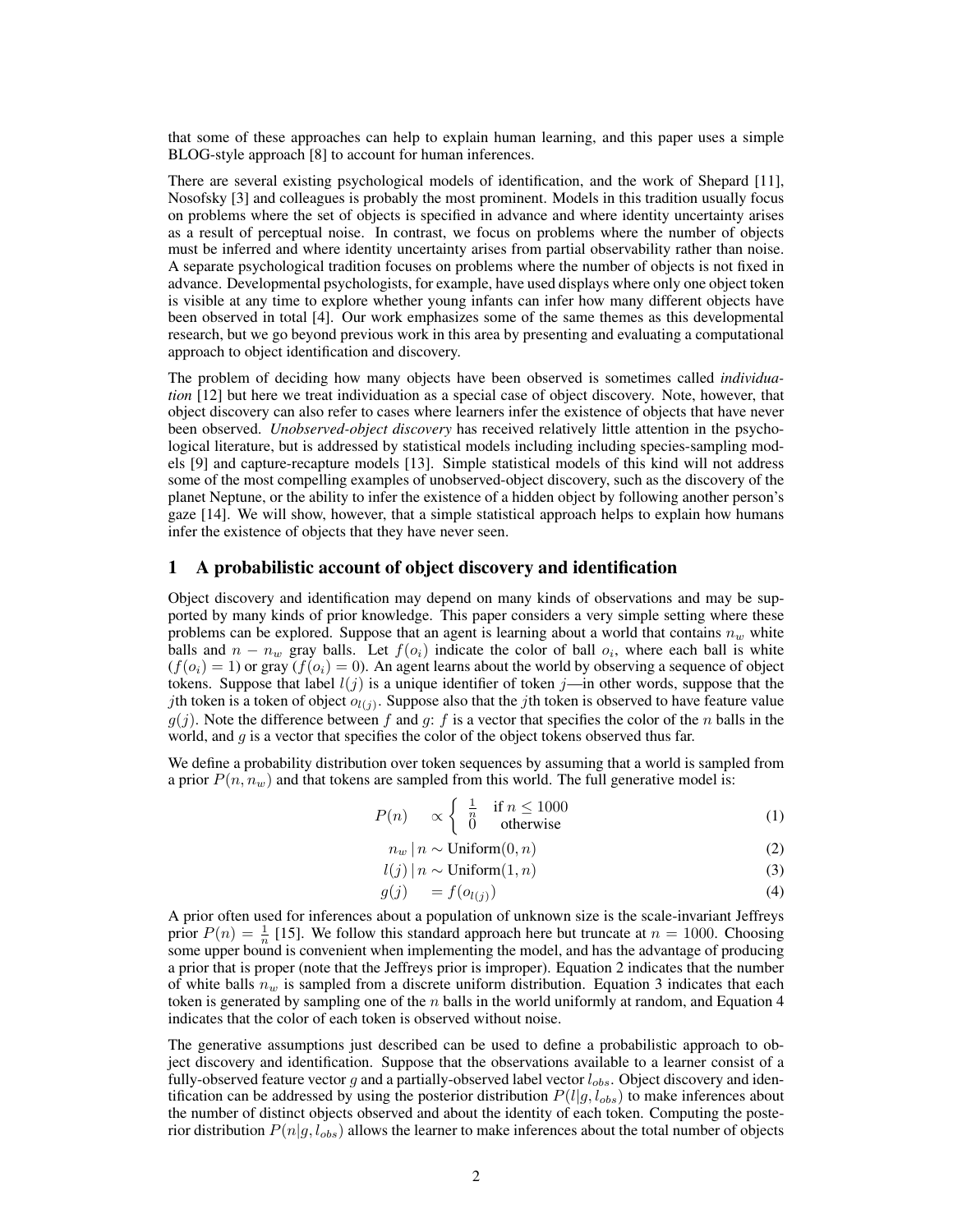in the world. In some cases, the learner may solve the problem of unobserved-object discovery by realizing that the world contains more objects than she has observed thus far.

The next sections explore the idea that the inferences made by humans correspond approximately to the inferences of this ideal learner. Since the ideal learner allows for the possible existence of objects that have not yet been observed, we refer to our model as the *open world* model. Although we make no claim about the psychological mechanisms that might allow humans to approximate the predictions of the ideal learner, in practice we need some method for computing the predictions of our model. Since the domains we consider are relatively small, all results in this paper were computed by enumerating and summing over the complete set of possible worlds.

## **2 Experiment 1: Prior knowledge and identification**

The introduction described a scenario (the statue and sandwiches example) where prior knowledge appears to guide identification. Our first experiment explores a very simple instance of this idea. We consider a setting where participants observe balls that are sampled with replacement from an urn. In one condition, participants sample the same ball from the urn on four consecutive occasions and are asked to predict whether the token observed on the fifth draw is the same ball that they saw on the first draw. In a second condition participants are asked exactly the same question about the fifth token but sample four different balls on the first four draws. We expect that these different patterns of data will shape the prior beliefs that participants bring to the identification problem involving the fifth token, and that participants in the first condition will be substantially more likely to identify the fifth token as a ball that they have seen before.

Although we consider an abstract setting involving balls and urns the problem we explore has some real-world counterparts. Suppose, for example, that a colleague wears the same tie to four formal dinners. Based on this evidence you might be able to estimate the total number of ties that he owns, and might guess that he is less likely to wear a new tie to the next dinner than a colleague who wore different ties to the first four dinners.

**Method.** 12 adults participated for course credit. Participants interacted with a computer interface that displayed an urn, a robotic arm and a beam of UV light. The arm randomly sampled balls from the urn, and participants were told that each ball had a unique serial number that was visible only under UV light. After some balls were sampled, the robotic arm moved them under the UV light and revealed their serial numbers before returning them to the urn. Other balls were returned directly to the urn without having their serial numbers revealed. The serial numbers were alphanumeric strings such as "QXR182"—note that these serial numbers provide no information about the total number of objects, and that our setting is therefore different from the Jeffreys tramcar problem [15].

The experiment included five within-participant conditions shown in Figure 1. The observations for each condition can be summarized by a string that indicates the number of tokens and the serial numbers of some but perhaps not all tokens. The  $00000$  condition in Figure 1a is a case where the same ball (without loss of generality, we call it ball 1) is drawn from the urn on five consecutive occasions. The  $(1)$   $(2)$   $(3)$   $(4)$   $(5)$  condition in Figure 1b is a case where five different balls are drawn from the urn. The  $\bigcirc$   $\bigcirc$   $\bigcirc$   $\bigcirc$  condition in Figure 1d is a case where five draws are made, but only the serial number of the first ball is revealed. Within any of the five conditions, all of the balls had the same color (white or gray), but different colors were used across different conditions. For simplicity, all draws in Figure 1 are shown as white balls.

On the second and all subsequent draws, participants were asked two questions about any token that was subsequently identified. They first indicated whether the token was likely to be the same as the ball they observed on the first draw (the ball labeled  $(1)$  in Figure 1). They then indicated whether the token was likely to be a ball that they had never seen before. Both responses were provided on a scale from 1 (very unlikely) to 7 (very likely). At the end of each condition, participants were asked to estimate the total number of balls in the urn. Twelve options were provided ranging from "exactly 1" to "exactly 12," and a thirteenth option was labeled "more than 12." Responses to each option were again provided on a seven point scale.

**Model predictions and results.** The comparisons of primary interest involve the identification questions in conditions 1a and 1b. In condition 1a the open world model infers that the total number of balls is probably low, and becomes increasingly confident that each new token is the same as the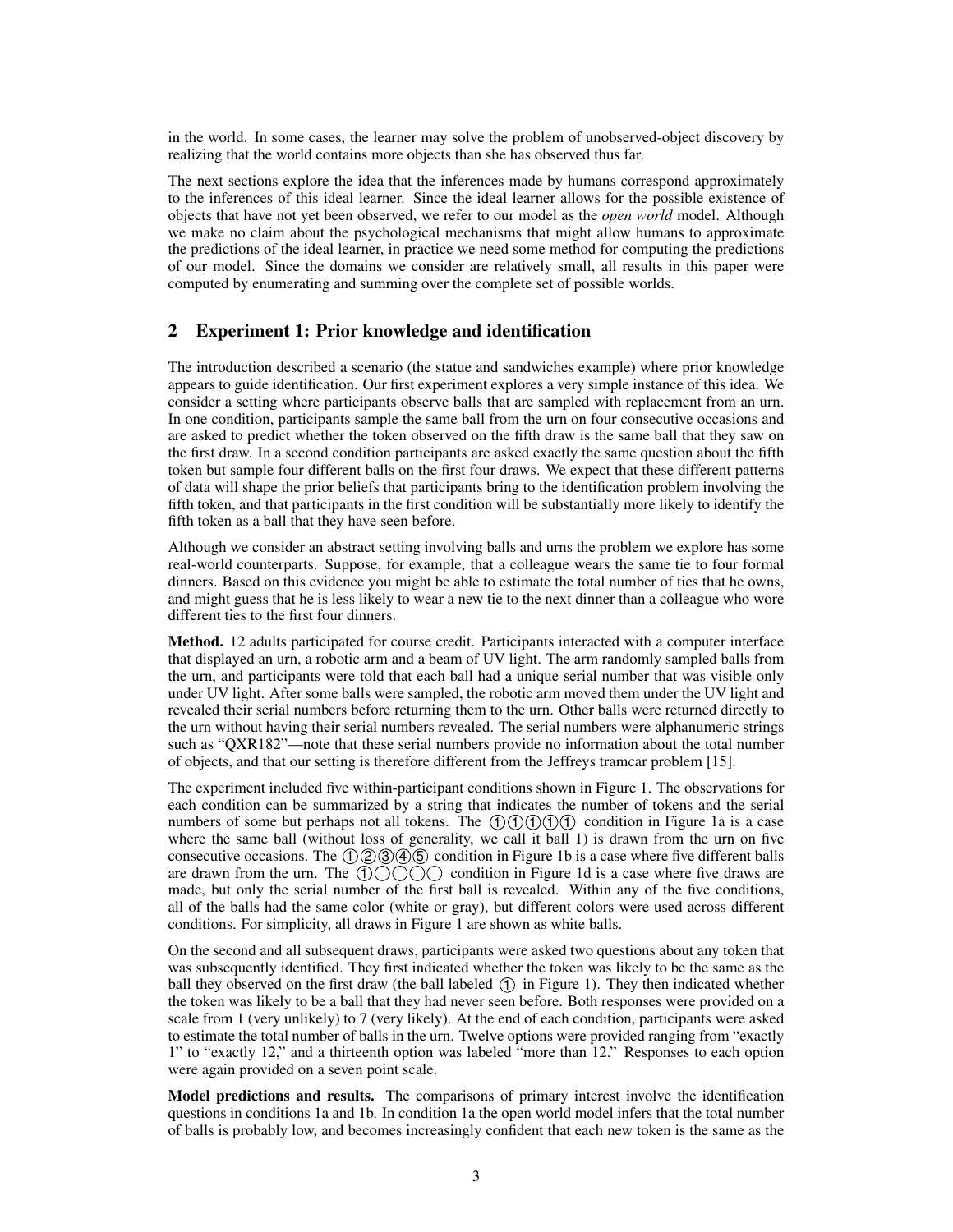

Figure 1: Model predictions and results for the five conditions in experiment 1. The left columns in (a) and (b) show inferences about the identification questions. In each plot, the first group of bars shows predictions about the probability that each new token is the same ball as the first ball drawn from the urn. The second group of bars shows the probability that each new token is a ball that has never been seen before. The right columns in (a) and (b) and the plots in (c) through  $(e)$ show inferences about the total number of balls in each urn. All human responses are shown on the 1-7 scale used for the experiment. Model predictions are shown as probabilities (identification questions) or ranks (population size questions).

first object observed. In condition 1b the model infers that the number of balls is probably high, and becomes increasingly confident that each new token is probably a new ball.

The rightmost charts in Figures 1a and 1b show inferences about the total number of balls and confirm that humans expect the number of balls to be low in condition 1a and high in condition 1b. Note that participants in condition 1b have solved the problem of unobserved-object discovery and inferred the existence of objects that they have never seen. The leftmost charts in 1a and 1b show responses to the identification questions, and the final bar in each group of four shows predictions about the fifth token sampled. As predicted by the model, participants in 1a become increasingly confident that each new token is the same object as the first token, but participants in 1b become increasingly confident that each new token is a new object. The increase in responses to the new ball questions in Figure 1b is replicated in conditions 2d and 2e of Experiment 2, and therefore appears to be reliable.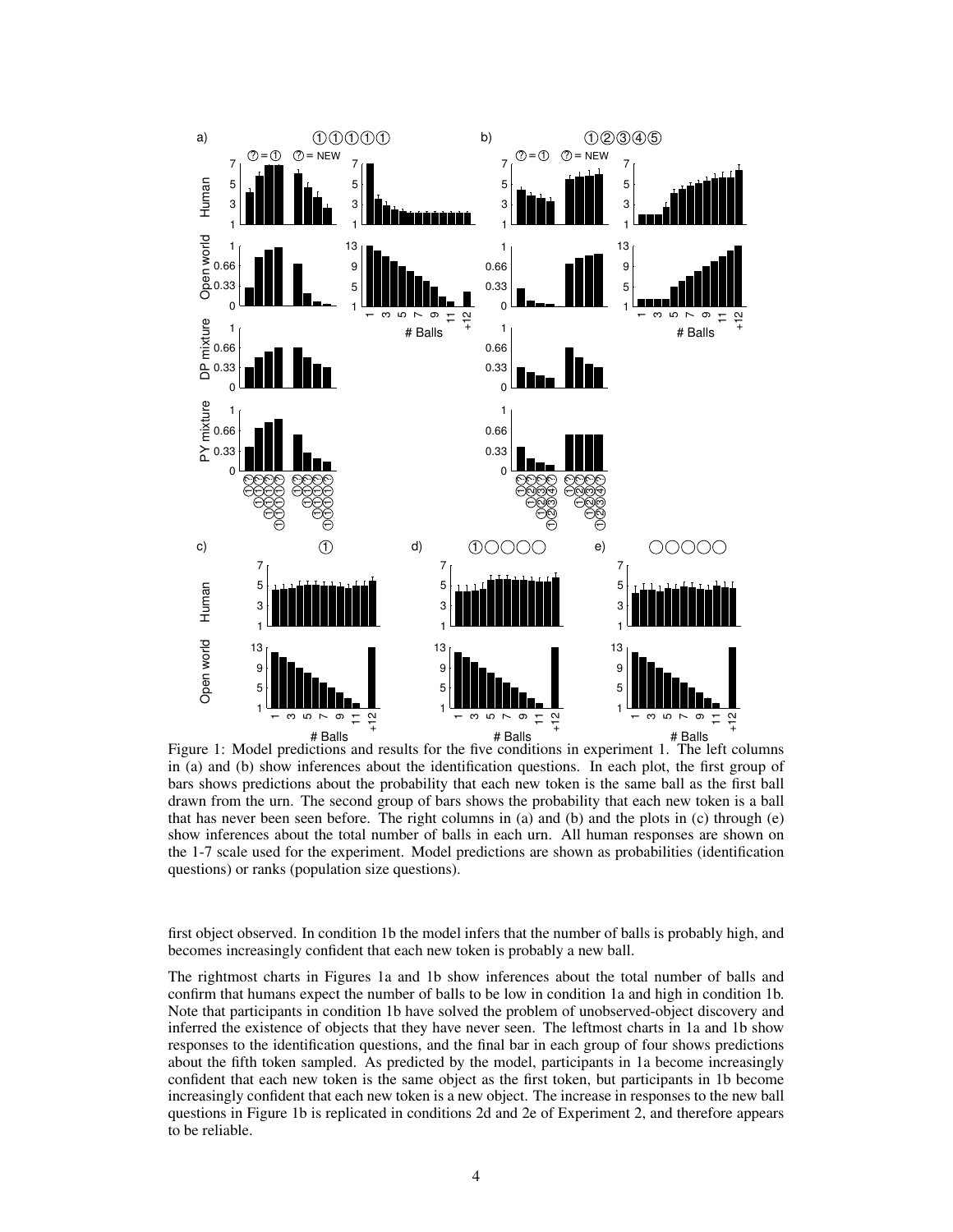The third and fourth rows of Figures 1a and 1b show the predictions of two alternative models that are intuitively appealing but that fail to account for our results. The first is the Dirichlet Process (DP) mixture model, which was proposed by Anderson [16] as an account of human categorization. Unlike most psychological models of categorization, the DP mixture model reserves some probability mass for outcomes that have not yet been observed. The model incorporates a prior distribution over partitions—in most applications of the model these partitions organize objects into categories, but Anderson suggests that the model can also be used to organize object tokens into classes that correspond to individual objects. The DP mixture model successfully predicts that the ball  $\circled{1}$  questions will receive higher ratings in 1a than 1b, but predicts that responses to the new ball question will be identical across these two conditions. According to this model, the probability that a new token corresponds to a new object is  $\frac{\theta}{m+\theta}$  where  $\theta$  is a hyperparameter and m is the number of tokens observed thus far. Note that this probability is the same regardless of the identities of the  $m$  tokens previously observed.

The Pitman Yor (PY) mixture model in the fourth row is a generalization of the DP mixture model that uses a prior over partitions defined by two hyperparameters [17]. According to this model, the probability that a new token corresponds to a new object is  $\frac{\theta+k\alpha}{m+\theta}$ , where  $\theta$  and  $\alpha$  are hyperparameters and  $k$  is the number of distinct objects observed so far. The flexibility offered by a second hyperparameter allows the model to predict a difference in responses to the new ball questions across the two conditions, but the model does not account for the increasing pattern observed in condition 1b. Most settings of  $\theta$  and  $\alpha$  predict that the responses to the new ball questions will decrease in condition 1b. A non-generic setting of these hyperparameters with  $\theta = 0$  can generate the flat predictions in Figure 1, but no setting of the hyperparameters predicts the increase in the human responses. Although the PY and DP models both make predictions about the identification questions, neither model can predict the total number of balls in the urn. Both models assume that the population of balls is countably infinite, which does not seem appropriate for the tasks we consider.

Figures 1c through 1d show results for three control conditions. Like condition 1a, 1c and 1d are cases where exactly one serial number is observed. Like conditions 1a and 1b, 1d and 1e are cases where exactly five tokens are observed. None of these control conditions produces results similar to conditions 1a and 1b, suggesting that methods which simply count the number of tokens or serial numbers will not account for our results.

In each of the final three conditions our model predicts that the posterior distribution on the number of balls n should decay as n increases. This prediction is not consistent with our data, since most participants assigned equal ratings to all 13 options, including "exactly 12 balls" and "more than 12 balls." The flat responses in Figures 1c through 1e appear to indicate a generic desire to express uncertainty, and suggest that our ideal learner model accounts for human responses only after several informative observations have been made.

## **3 Experiment 2: Object discovery and identity uncertainty**

Our second experiment focuses on object discovery rather than identification. We consider cases where learners make inferences about the number of objects they have seen and the total number of objects in the urn even though there is substantial uncertainty about the identities of many of the tokens observed. Our probabilistic model predicts that observations of unidentified tokens can influence inferences about the total number of objects, and our second experiment tests this prediction.

**Method.** 12 adults participated for course credit. The same participants took part in Experiments 1 and 2, and Experiment 2 was always completed after Experiment 1. Participants interacted with the same computer interface in both conditions, and the seven conditions in Experiment 2 are shown in Figure 2. Note that each condition now includes one or more gray tokens. In 2a, for example, there are four gray tokens and none of these tokens is identified. All tokens were sampled with replacement, and the condition labels in Figure 2 summarize the complete set of tokens presented in each condition. Within each condition the tokens were presented in a pseudo-random order—in 2a, for example, the gray and white tokens were interspersed with each other.

**Model predictions and results.** The cases of most interest are the inferences about the total number of balls in conditions 2a and 2c. In both conditions participants observe exactly four white tokens and all four tokens are revealed to be the same ball. The gray tokens in each condition are never identified, but the number of these tokens varies across the conditions. Even though the identities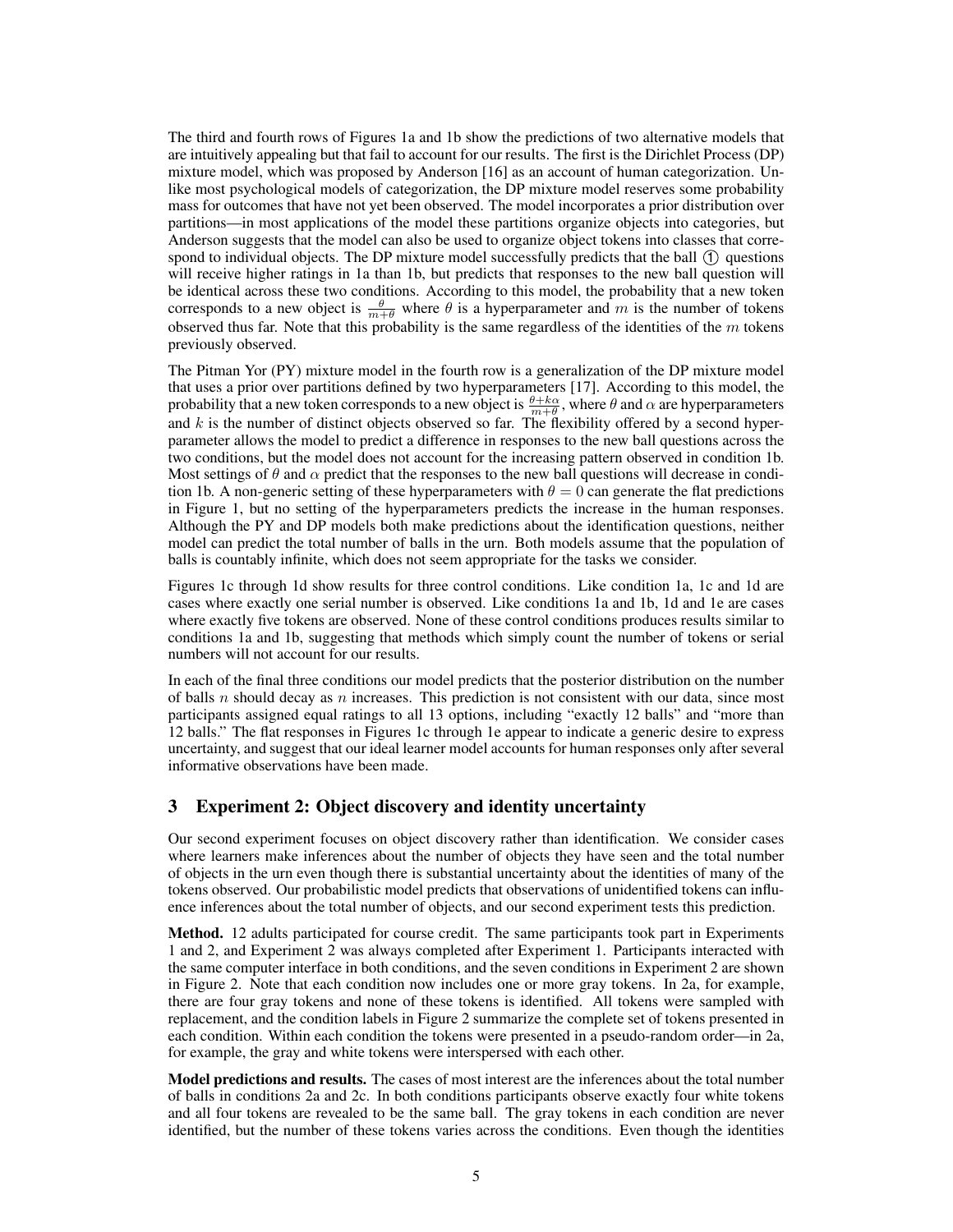

Figure 2: Model predictions and results for the seven conditions in Experiment 2. The left columns in (a) through (e) show inferences about the identification questions, and the remaining plots show inferences about the total number of balls in each urn.

of the gray tokens are never revealed, the open world model can use these observations to guide its inference about the total number of balls. In 2a, the proportions of white tokens and gray tokens are equal and there appears to be only one white ball, suggesting that the total number of balls is around two. In 2c grey tokens are now three times more common, suggesting that the total number of balls is larger than two. As predicted, the human responses in Figure 2 show that the peak of the distribution in 2a shifts to the right in 2c. Note, however, that the model does not accurately predict the precise location of the peak in 2c.

Some of the remaining conditions in Figure 2 serve as controls for the comparison between 2a and 2c. Conditions 2a and 2c differ in the total number of tokens observed, but condition 2b shows that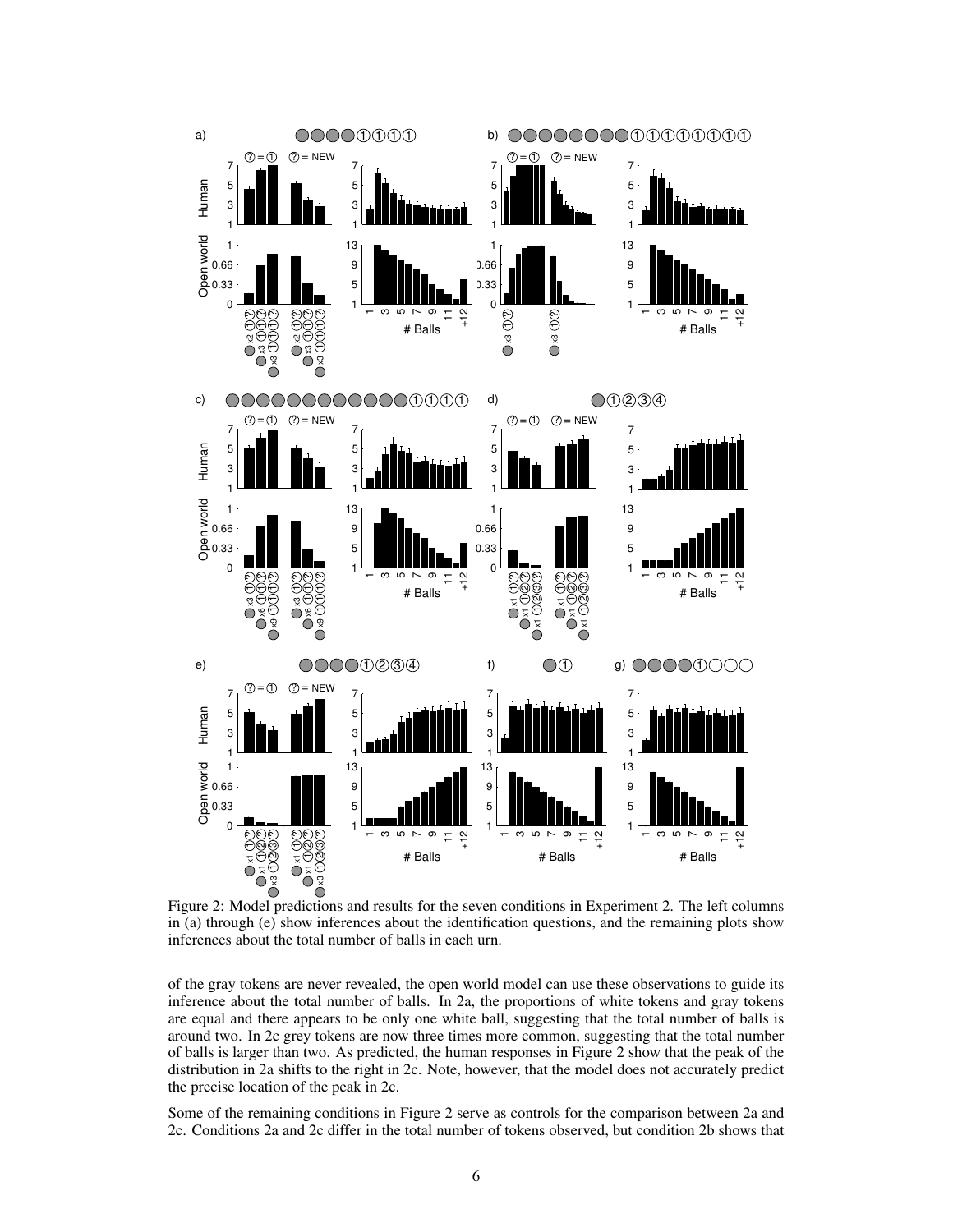this difference is not the critical factor. The number of tokens observed is the same across 2b and 2c, yet the inference in 2b is more similar to the inference in 2a than in 2c. Conditions 2a and 2c also differ in the proportion of white tokens observed, but conditions 2f and 2g show that this difference is not sufficient to explain our results. The proportion of white tokens observed is the same across conditions 2a, 2f, and 2g, yet only 2a provides strong evidence that the total number of balls is low. The human inferences for 2f and 2g show the hint of an alternating pattern consistent with the inference that the total number of balls in the urn is even. Only 2 out of 12 participants generated this pattern, however, and the majority of responses are near uniform. Finally, conditions 2d and 2e replicate our finding from Experiment 1 that the identity labels play an important role. The only difference between 2a and 2e is that the four labels are distinct in the latter case, and this single difference produces a predictable divergence in human inferences about the total number of balls.

## **4 Experiment 3: Categorization and identity uncertainty**

Experiment 2 suggested that people make robust inferences about the existence and number of unobserved objects in the presence of identity uncertainty. Our final experiment explores categorization in the presence of identity uncertainty. We consider an extreme case where participants make inferences about the variability of a category even though the tokens of that category have never been identified.

**Method.** The experiment included two between subject conditions, and 20 adults were recruited for each condition. Participants were asked to reason about a category including eggs of a given species, where eggs in the same category might vary in size. The interface used in Experiments 1 and 2 was adapted so that the urn now contained two kinds of objects: notepads and eggs. Participants were told that each notepad had a unique color and a unique label written on the front. The UV light played no role in the experiment and was removed from the interface: notepads could be identified by visual inspection, and identifying labels for the eggs were never shown.

In both conditions participants observed a sequence of 16 tokens sampled from the urn. Half of the tokens were notepads and the others were eggs, and all egg tokens were identical in size. Whenever an egg was sampled, participants were told that this egg was a Kwiba egg. At the end of the condition, participants were shown a set of 11 eggs that varied in size and asked to rate the probability that each one was a Kwiba egg. Participants then made inferences about the total number of eggs and the total number of notepads in the urn.

The two conditions were intended to lead to different inferences about the total number of eggs in the urn. In the 4 egg condition, all items (notepad and eggs) were sampled with replacement. The 8 notepad tokens included two tokens of each of 4 notepads, suggesting that the total number of notepads was 4. Since the proportion of egg tokens and notepad tokens was equal, we expected participants to infer that the total number of eggs was roughly four. In the 1 egg condition, four notepads were observed in total, but the first three were sampled without replacement and never returned to the urn. The final notepad and the egg tokens were always sampled with replacement. After the first three notepads had been removed from the urn, the remaining notepad was sampled about half of the time. We therefore expected participants to infer that the urn probably contained a single notepad and a single egg by the end of the experiment, and that all of the eggs they had observed were tokens of a single object.

**Model.** We can simultaneously address identification and categorization by combining the open world model with a Gaussian model of categorization. Suppose that the members of a given category (e.g. Kwiba eggs) vary along a single continuous dimension (e.g. size). We assume that the egg sizes are distributed according to a Gaussian with known mean and unknown variance  $\sigma^2$ . For convenience, we assume that the mean is zero (i.e. we measure size with respect to the average) and use the standard inverse-gamma prior on the variance:  $p(\sigma^2) \propto (\sigma^2)^{-(\alpha+1)} e^{-\frac{\beta}{\sigma^2}}$ . Since we are interested only in qualitative predictions of the model, the precise values of the hyperparameters are not very important. To generate the results shown in Figure 3 we set  $\alpha = 0.5$  and  $\beta = 2$ .

Before observing any eggs, the marginal distribution on sizes is  $p(x) = \int p(x|\sigma^2)p(\sigma^2)d\sigma^2$ . Suppose now that we observe m random samples from the category and that each one has size zero. If m is large then these observations provide strong evidence that the variance  $\sigma^2$  is small, and the posterior distribution  $p(x|m)$  will be tightly peaked around zero. If m, is small, however, then the posterior distribution will be broader.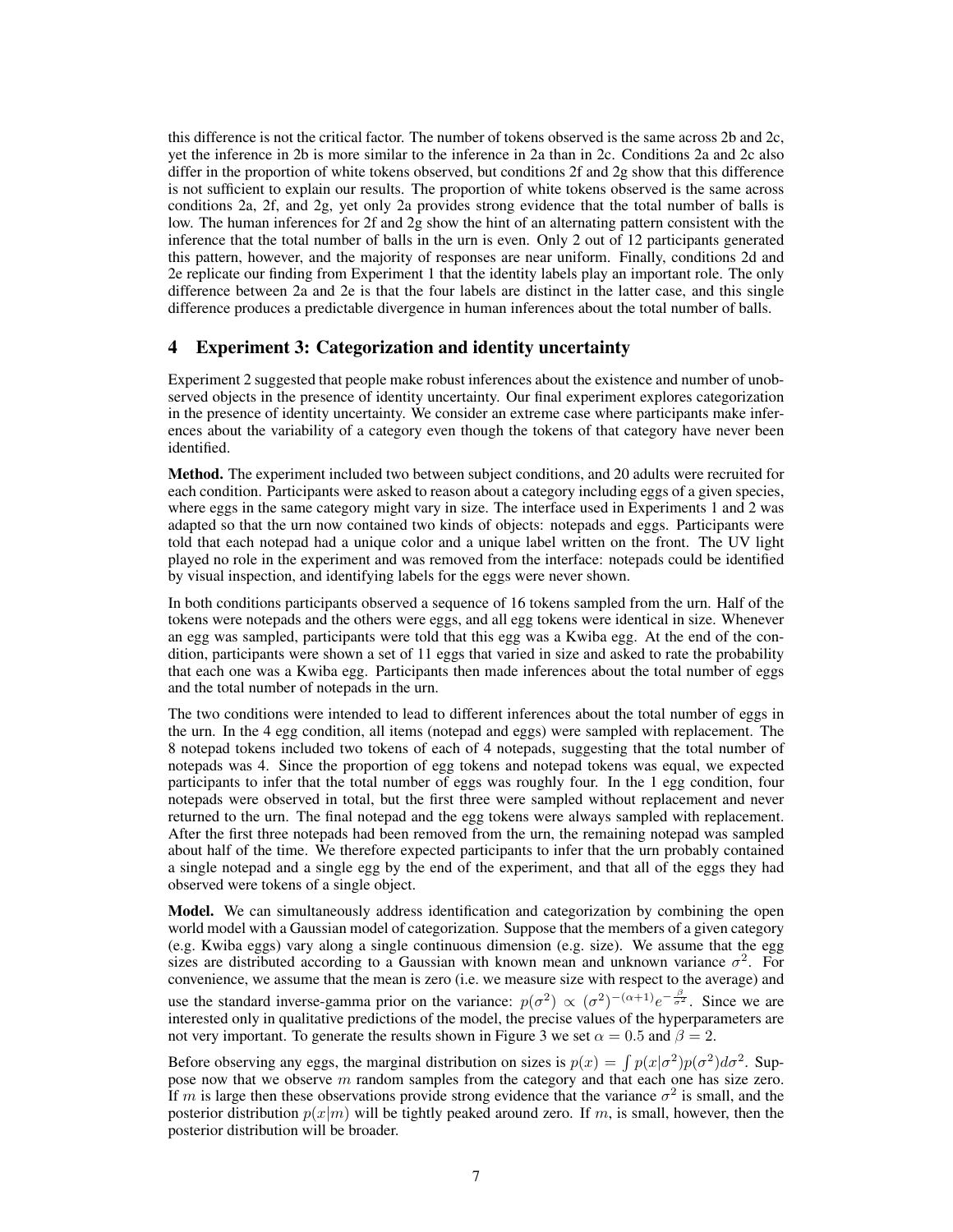

Figure 3: (a) Model predictions for Experiment 3. The first two panels show the size distributions inferred for the two conditions, and the final panel shows the difference of these distributions. The difference curve for the model rises to a peak of around 1.6 but has been truncated at 0.1. (b) Human inferences about the total number of eggs in the urn. As predicted, participants in the 4 egg condition believe that the urn contains more eggs. (c) The difference of the size distributions generated by participants in each condition. The central peak is absent but otherwise the curve is qualitatively similar to the model prediction.

The categorization model described so far is entirely standard, but note that our experiment considers a case where  $T$ , the observed stream of object tokens, is not sufficient to determine  $m$ , the number of distinct objects observed. We therefore use the open world model to generate a posterior distribution over m, and compute a marginal distribution over size by integrating out both m and  $\sigma^2$ :  $p(x|T)$  =  $\int p(x|\sigma^2)p(\sigma^2|m)p(m|T)d\sigma^2 dm$ . Figure 3a shows predictions of this "open world + Gaussian" model for the two conditions in our experiment. Note that the difference between the curves for the two conditions has the characteristic Mexican-hat shape produced by a difference of Gaussians.

**Results.** Inferences about the total number of eggs suggested that our manipulation succeeded. Figure 3b indicates that participants in the 4 egg condition believed that they had seen more eggs than participants in the 1 egg condition. Participants in both conditions generated a size distribution for the category of Kwiba eggs, and the difference of these distributions is shown in Figure 3c. Although the magnitude of the differences is small, the shape of the difference curve is consistent with the model predictions. The  $x = 0$  bar is the only case that diverges from the expected Mexican hat shape, and this result is probably due to a ceiling effect—80% of participants in both conditions chose the maximum possible rating for the egg with mean size (size zero), leaving little opportunity for a difference between conditions to emerge. To support the qualitative result in Figure 3c we computed the variance of the curve generated by each individual participant and tested the hypothesis that the variances were greater in the 1 egg condition than in the 4 egg condition. A Mann-Whitney test indicated that this difference was marginally significant ( $p < 0.1$ , one-sided).

#### **5 Conclusion**

Parsing the world into stable and recurring objects is arguably our most basic cognitive achievement [2, 10]. This paper described a simple model of object discovery and identification and evaluated it in three behavioral experiments. Our first experiment confirmed that people rely on prior knowledge when solving identification problems. Our second and third experiments explored problems where the identities of many object tokens were never revealed. Despite the resulting uncertainty, we found that participants in these experiments were able to track the number of objects they had seen, to infer the existence of unobserved objects, and to learn and reason about categories.

Although the tasks in our experiments were all relatively simple, future work can apply our approach to more realistic settings. For example, a straightforward extension of our model can handle problems where objects vary along multiple perceptual dimensions and where observations are corrupted by perceptual noise. Discovery and identification problems may take several different forms, but probabilistic inference can help to explain how all of these problems are solved.

**Acknowledgments** We thank Bobby Han, Faye Han and Maureen Satyshur for running the experiments.